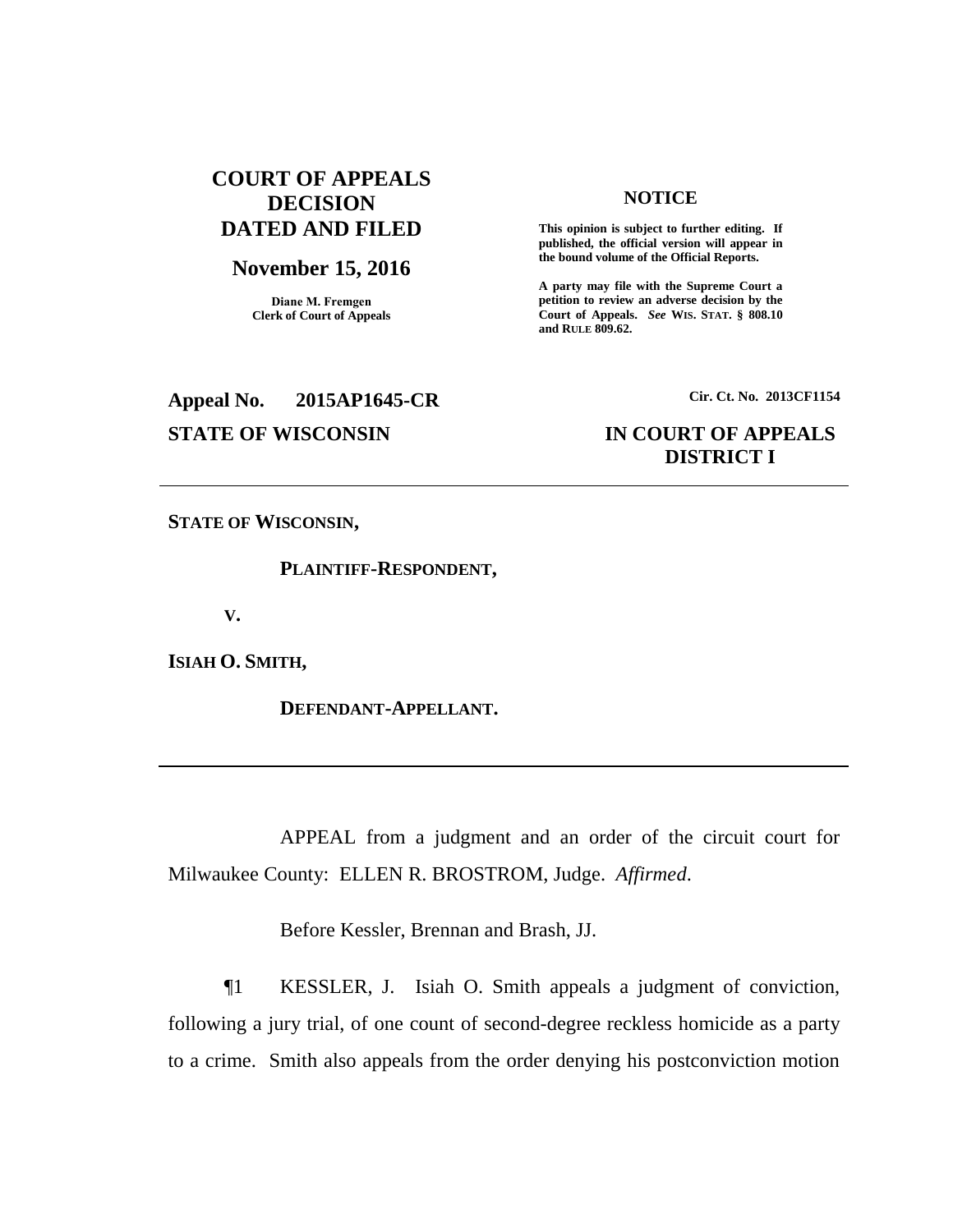for relief pursuant to WIS. STAT.  $\S 809.30$  (2013-14).<sup>1</sup> On appeal, Smith argues that: (1) there was insufficient evidence to convict him of second-degree reckless homicide as a party to a crime; (2) the trial court erred in failing to issue a jury instruction used by the United States Court of Appeals for the Seventh Circuit addressing a party's "mere presence" during the commission of a crime; and (3) trial counsel was ineffective for failing to remove a juror, who was fearful of retaliation from Smith's family, from the jury panel during deliberations. We affirm.

## **BACKGROUND**

¶2 On March 8, 2013, Smith was charged with first-degree reckless homicide, as a party to a crime, with the use of a dangerous weapon.<sup>2</sup> The charges stemmed from the shooting death of Marcell Alexander. According to the criminal complaint, Alexander was shot in the hallway of his apartment building on the night of March 4, 2013. Video surveillance from the apartment building showed Smith and Unquail Kennedy, a co-actor, enter the apartment building shortly before the shooting and then exit minutes later. The complaint alleged that the surveillance video showed Kennedy leaving the building with a cell phone in one hand and a gun in the other. Smith is shown exiting with a cell phone in hand. The complaint further alleged that Alexander's girlfriend, T.T., found Alexander after he had been shot. T.T. told police that Alexander identified his shooters as "the niggas from 38th street." T.T. also identified Smith and Kennedy from the surveillance video, telling police that she knew them. The complaint states that

 $\overline{a}$ 

<sup>&</sup>lt;sup>1</sup> All references to the Wisconsin Statutes are to the 2013-14 version unless otherwise noted.

 $2<sup>2</sup>$  The use of a dangerous weapon penalty enhancer was dismissed before trial.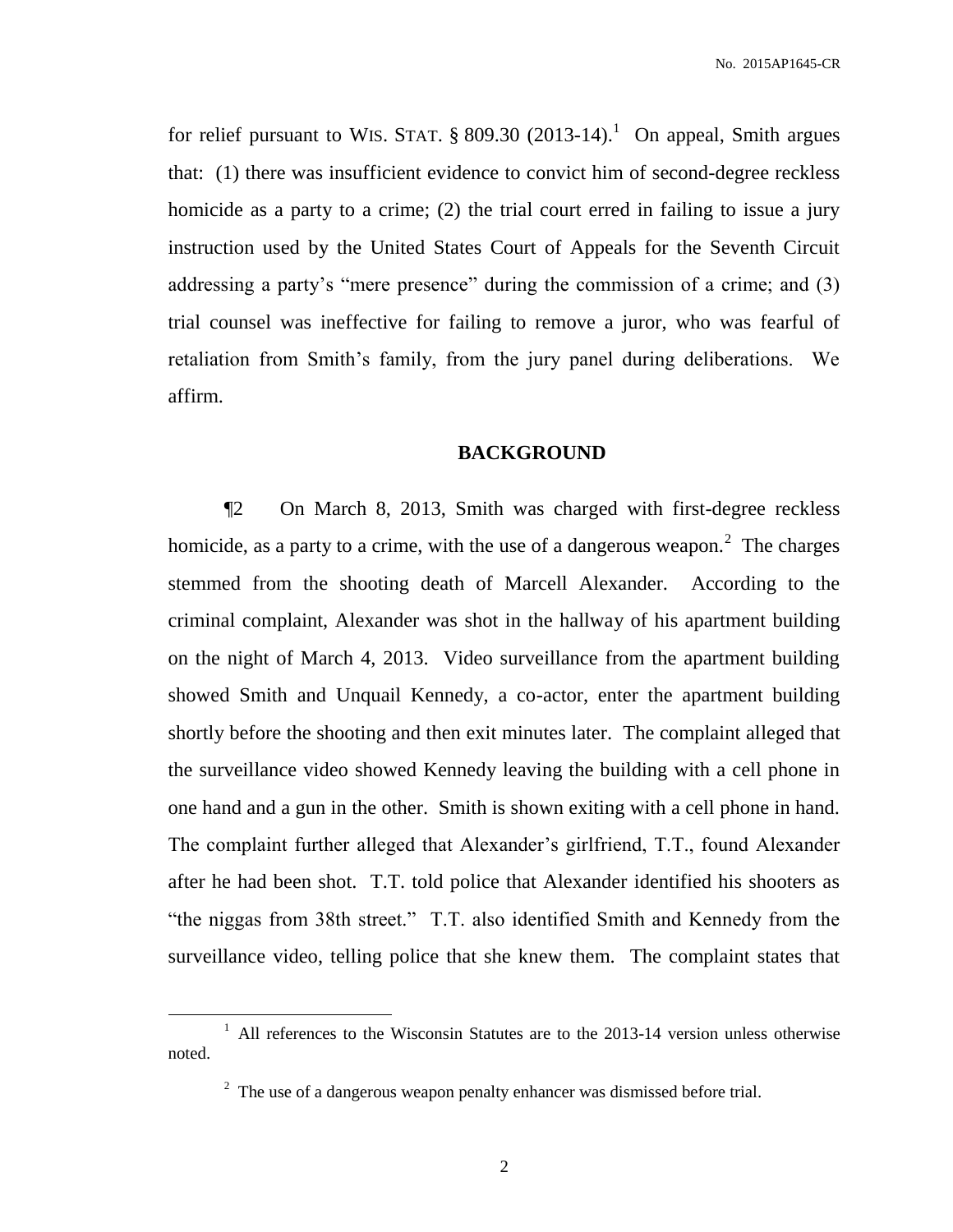following the shooting, Alexander was rushed to Froedert Memorial Lutheran Hospital, where he died. Doctors at Froedert confirmed that Alexander died as a result of a gunshot wound.

¶3 The matter proceeded to a jury trial, where the State called multiple witnesses. Milwaukee Police Officer Kevin Gaulke testified that on the night of March 4, 2013, at approximately 10:27 p.m., he was dispatched to an apartment complex on Milwaukee's north side. Upon entering the complex, Gaulke found Alexander in the hallway of the first floor. Alexander was conscious and told Gaulke that he had been shot but was "unable to talk" after that.

¶4 T.T. testified that on the night of March 4, 2013, she was sleeping in the apartment she shared with Alexander—her boyfriend. She stated that earlier in the day, Alexander had a few friends over to play video games and gamble. One of the friends, K.O., was still there in the evening when T.T. went to sleep. T.T. stated that at some point after 10:20 p.m., K.O. came into T.T.'s bedroom and said "'get up, get up. [Alexander] got shot." T.T. stated that she found Alexander, still conscious, lying in the hallway outside of their apartment. Alexander told T.T. that he was shot by the "'the little niggers off 38th.'" T.T. also testified that she found a cell phone near Alexander that did not belong to him. She turned the phone over to police.

¶5 Following the shooting, Detective Shannon Lewandowski and T.T.'s landlord showed T.T. surveillance video covering the area outside of the apartment and the apartment's entryway. The video reflected the time-frame of the shooting. T.T. testified that on the night of the shooting, she identified Smith and Kennedy in the video, both of whom T.T. had known for "a couple of years." The surveillance video was then shown to the jury. T.T. again identified Smith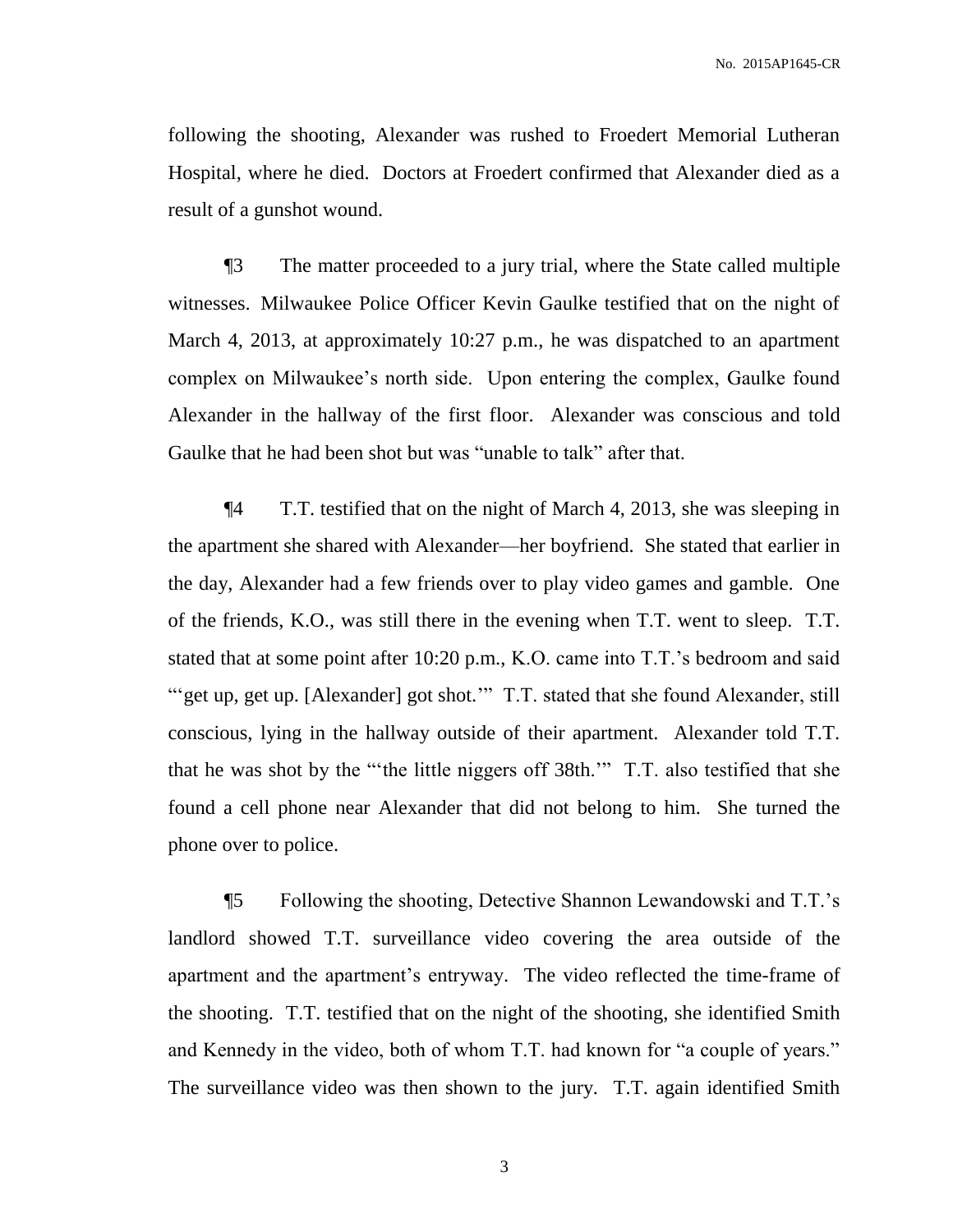and Kennedy, telling the jury that the video shows Kennedy with a gun in one hand and a phone in the other. She also told the jury that the video shows Smith walking out with an object in his hand. T.T. guessed that the object was a gun, but could not confirm what Smith was holding. T.T. told the jury that Smith and Kennedy are associated with the area of 30th and Wright Streets in Milwaukee, but "hang" on 38th Street.

¶6 Lewandowski told the jury that she obtained video surveillance on the night of the shooting. As the jury was shown the video, Lewandowski walked the jury through the contents, explaining that the video showed the alley behind the apartment complex and the back entrance into the complex. Lewandowski explained that the video shows an SUV pulling into the alleyway with its lights on. Because the surveillance camera was motion-sensored, Lewandowski explained, she did not see anyone exit the vehicle. However, "two people all of a sudden appear after that vehicle pulls up. [The car's] lights get turned off and the two individuals are now walking along [a] fenced area … along the sidewalk." The video jumps to Alexander letting the two individuals into the apartment. The video then jumps to Alexander and the two individuals, whom Lewandowski identified as Smith and Kennedy, in the apartment entrance and shows them walking towards a hallway before going out of view. The video is timestamped, showing that the individuals entered the apartment at 10:23:07 p.m. Approximately fifty seconds later, the video jumps to Smith and Kennedy exiting the building. Kennedy is holding a firearm and a phone, while Smith is holding a phone. The video then shows Kennedy getting into the rear driver's side of the SUV and Smith getting into the passenger side. Lewandowski was unable to determine whether Smith entered the front or rear passenger side, but stated that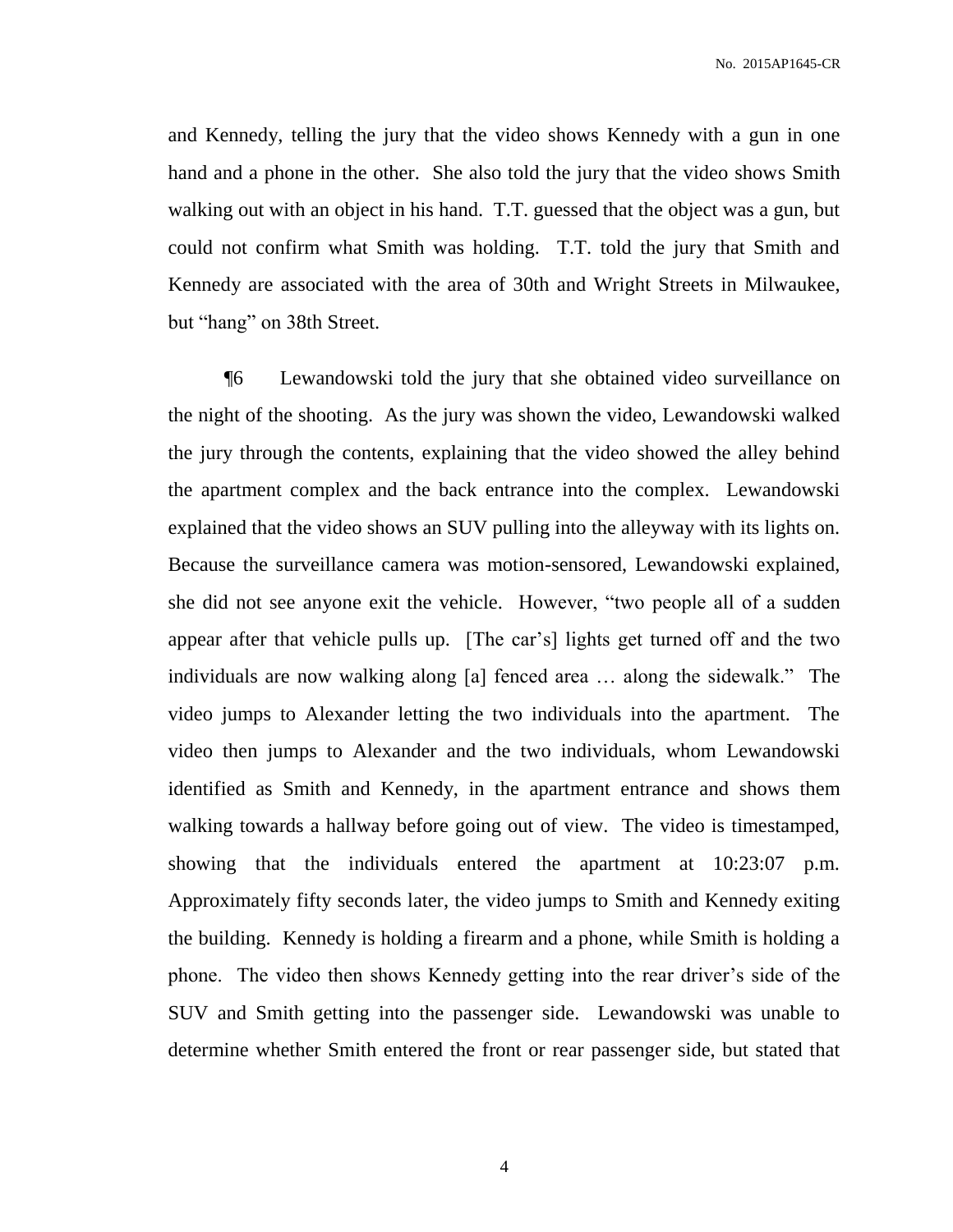neither Smith nor Kennedy entered the driver's seat in the SUV, suggesting that another person was driving. The car then drove away.

¶7 L.M., Smith's girlfriend, testified that on March 4, 2013, she and Smith went to her cousin's house at about noon. L.M. testified that later that evening she went to dinner while Smith and her cousin remained at the cousin's home. L.M. left her car—a Ford SUV—at her cousin's home, with the keys, as she frequently did. L.M. stated that when she returned to her cousin's home at approximately 9:30 p.m., neither her cousin nor Smith was there, and her car was gone. L.M. stated that she fell asleep at approximately 10:30 p.m., at which time neither Smith, her cousin, nor her car, had returned. L.M. testified that she woke up in the middle of the night and saw through a window that her car was back. L.M. told the jury that Smith had also returned by the time she woke up. She asked Smith why he did not call her. Smith responded that he either lost or broke his phone.

¶8 Milwaukee Police Detective Doreen Ducharme, a detective within the High Technology Unit, testified that a cell phone with a cracked screen was left at the scene of the shooting. Through forensic testing, the phone was identified as belonging to Smith.

# **Jury Instructions.**

¶9 Defense counsel asked the trial court to include a jury instruction from the Seventh Circuit which would have provided: "If a defendant performed acts that advanced the crime but had no knowledge that the crime was being committed or was about to be committed, those acts are not sufficient by themselves to establish the defendant's guilt." The State objected to the instruction, stating that the "mere presence instruction … is covered by the party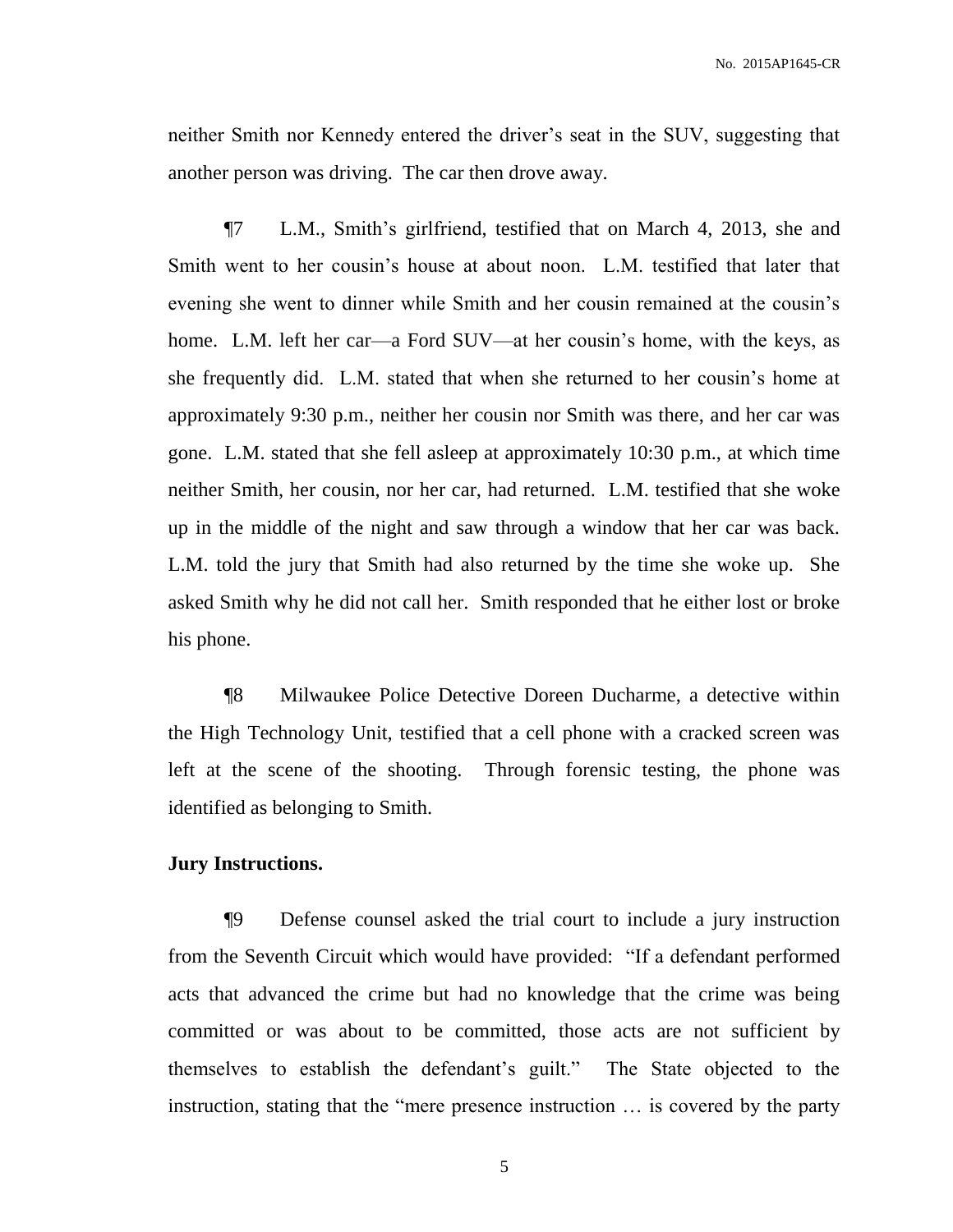to a crime statute." Ultimately, the trial court rejected defense counsel's request, finding the instruction inapplicable because "[t]here's circumstantial evidence from which the jury could infer the defendant's knowledge."

## **Deliberations.**

 $\overline{a}$ 

 $\P$ 10 During deliberations, Assistant District Attorney Mark Williams<sup>3</sup> explained to the trial court that another assistant district attorney, Janet Protasiewicz, approached him and informed him that the previous week, she received a text message from a friend—the mother of one of the jurors—stating that the juror was worried about retaliation from the defendant's family if the jury returned a guilty verdict. Specifically, the text stated: "The family of the accused is present behind glass. They are loud and distracting. They are acting very inappropriately. [Juror] is worried if there is a verdict of guilty, the family of the Defendant is going to go ballistic, and he is scared for retaliation against the jury…. He was identified by name and the Defendant's family could hear his name. I thought jurors' names were confidential. [Juror] is worried." ADA Williams informed the court that ADA Protasiewicz responded to the text. Defense counsel told the court that Smith's family was not in the court room, but family members of the victim and Kennedy were present.

¶11 The trial court determined that it needed to ascertain whether the juror "can remain and in fact is a fair and impartial juror," and then would make a determination about whether to call back an alternate juror. The court also deemed it necessary to discuss the contents of the text messages with ADA Protasiewicz. In the presence of the parties, ADA Protasiewicz stated that her

<sup>&</sup>lt;sup>3</sup> Assistant District Attorney Denis Stingl represented the State at trial; however, Assistant District Attorney Mark Williams brought the text messages to the trial court's attention.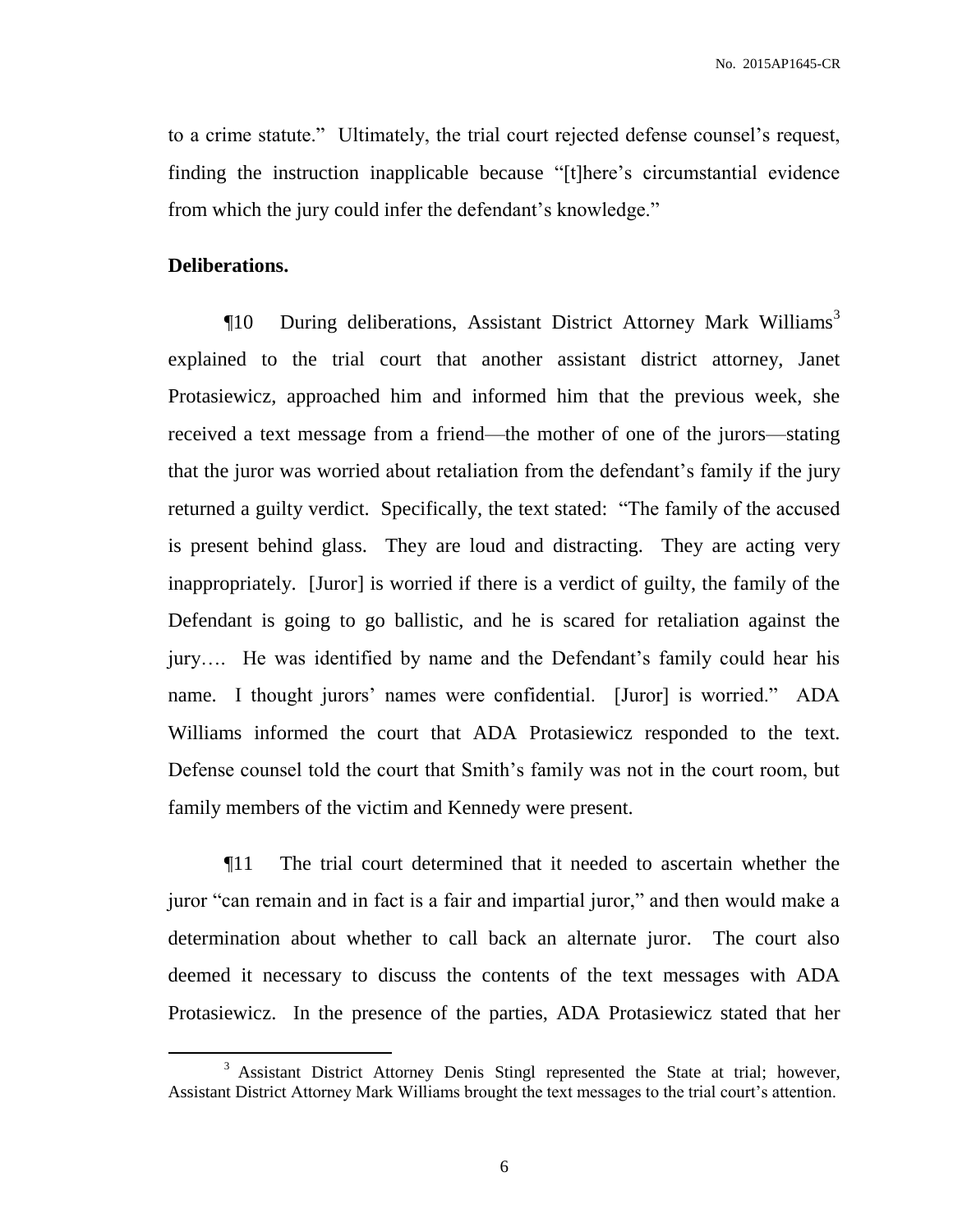friend, the mother of one of the jurors, texted her the previous week and stated that the juror feared retaliation from the family of the defendant based on the family's behavior in court. ADA Protasiewicz told the court that she texted her friend, assuring her that jury lists are kept sealed and that family members of defendants cannot access the lists. ADA Protasiewicz stated that the following day, the juror's mother texted her again, saying that she (the mother) and her husband were still "panicked if it's a guilty verdict." ADA Protasiewicz stated that she sent two additional text messages reassuring her friend that there was nothing to worry about and that "no one has ever been hurt here." ADA Protasiewicz said that she did not know whether her friend communicated the contents of the text messages to the juror. The trial court told ADA Protasiewicz that it was "extreme[ly] displeas[ed]" with her failure to inform the court that the parent of a juror was communicating with her. The court then conducted a colloquy with the juror.

¶12 The juror admitted that concerns about retaliation "crossed [his] mind" and that he raised the issue with his parents. He stated that he was unaware of his mother's communication with ADA Protasiewicz. He also stated that he did not communicate any other information about the trial with his parents, nor did he communicate his concerns with any of the other jurors. He told the court and the parties that he did not communicate with anyone else about the jury trial, that he had no apprehension about rendering a verdict in the case, and that he could be a fair and impartial juror. Both defense counsel and the State agreed that they "[didn't] believe there's any problem … with this juror's impartiality." The trial court agreed, finding the juror's testimony "sincere," and allowed the jury to continue to deliberate.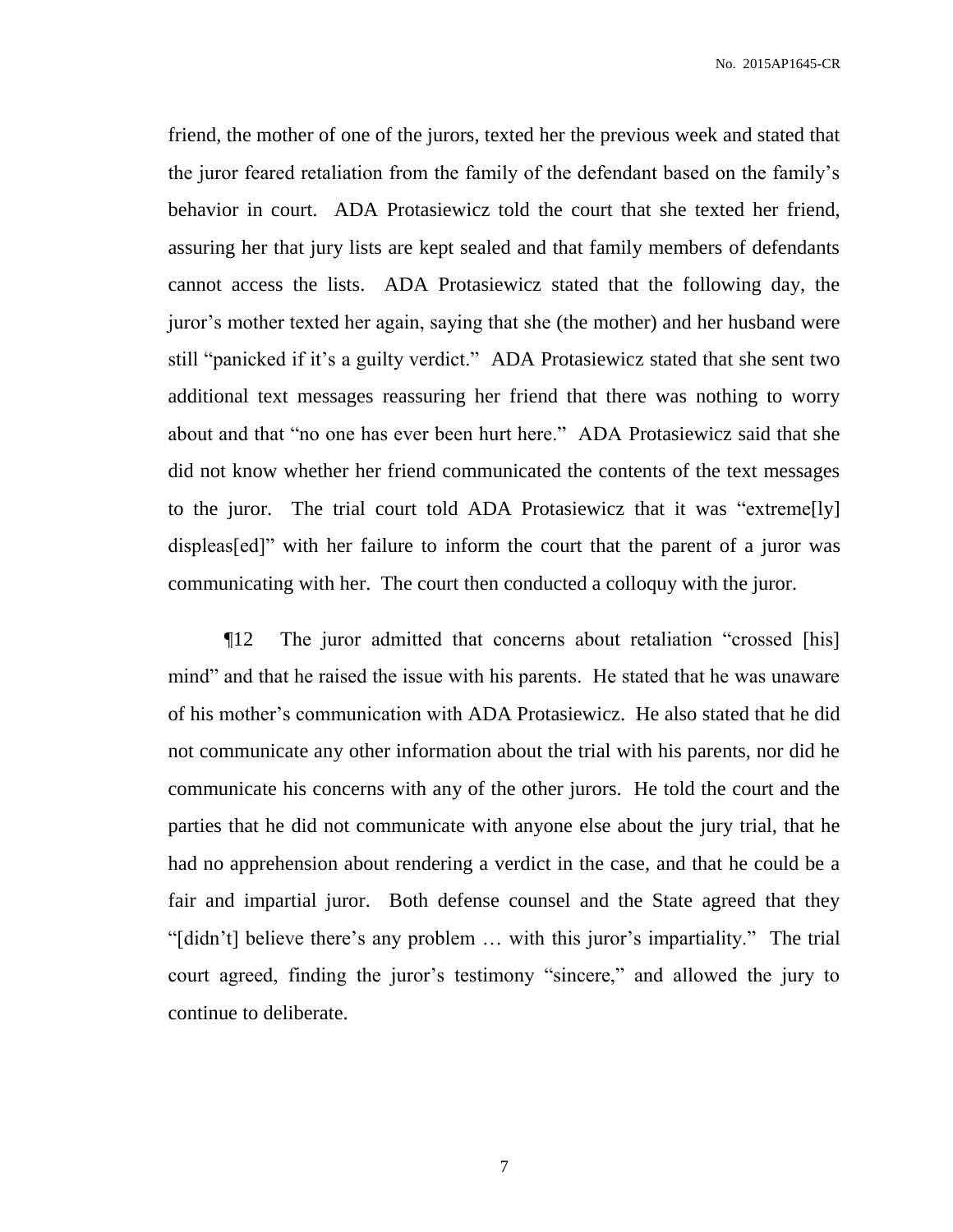¶13 Ultimately, the jury found Smith guilty of the lesser-included offense of second-degree reckless homicide as a party to a crime.<sup>4</sup>

#### **Postconviction Motion.**

¶14 Smith filed a postconviction motion, arguing that he was entitled to a judgment of acquittal, or in the alternative, a new trial, because: (1) the State provided insufficient evidence to "sustain the conviction for second-degree reckless homicide"; (2) the trial court erred in denying the defense's request for the "mere presence" jury instruction; and (3) counsel was ineffective because "[Smith's] attorney chose to allow the juror who had discussed with his parents his fear of retaliation from Mr. Smith's family to remain on the jury." (Some capitalization omitted.) The trial court denied the motion in its entirety and did not hold a *Machner* hearing.<sup>5</sup> This appeal follows. Additional facts are included as relevant to the discussion.

#### **DISCUSSION**

¶15 On appeal, Smith raises the same issues he raised in his postconviction motion. We address each in turn.

## **Sufficiency of the Evidence.**

 $\overline{a}$ 

¶16 Smith argues that there was insufficient evidence to convict him of second-degree reckless homicide as a party to a crime because there was no evidence to suggest that he knew his co-defendant, Kennedy, was going to commit a crime, or that Kennedy even had a gun.

<sup>&</sup>lt;sup>4</sup> The jury found Smith not guilty of armed robbery.

<sup>5</sup> *See State v. Machner*, 92 Wis. 2d 797, 285 N.W.2d 905 (Ct. App. 1979).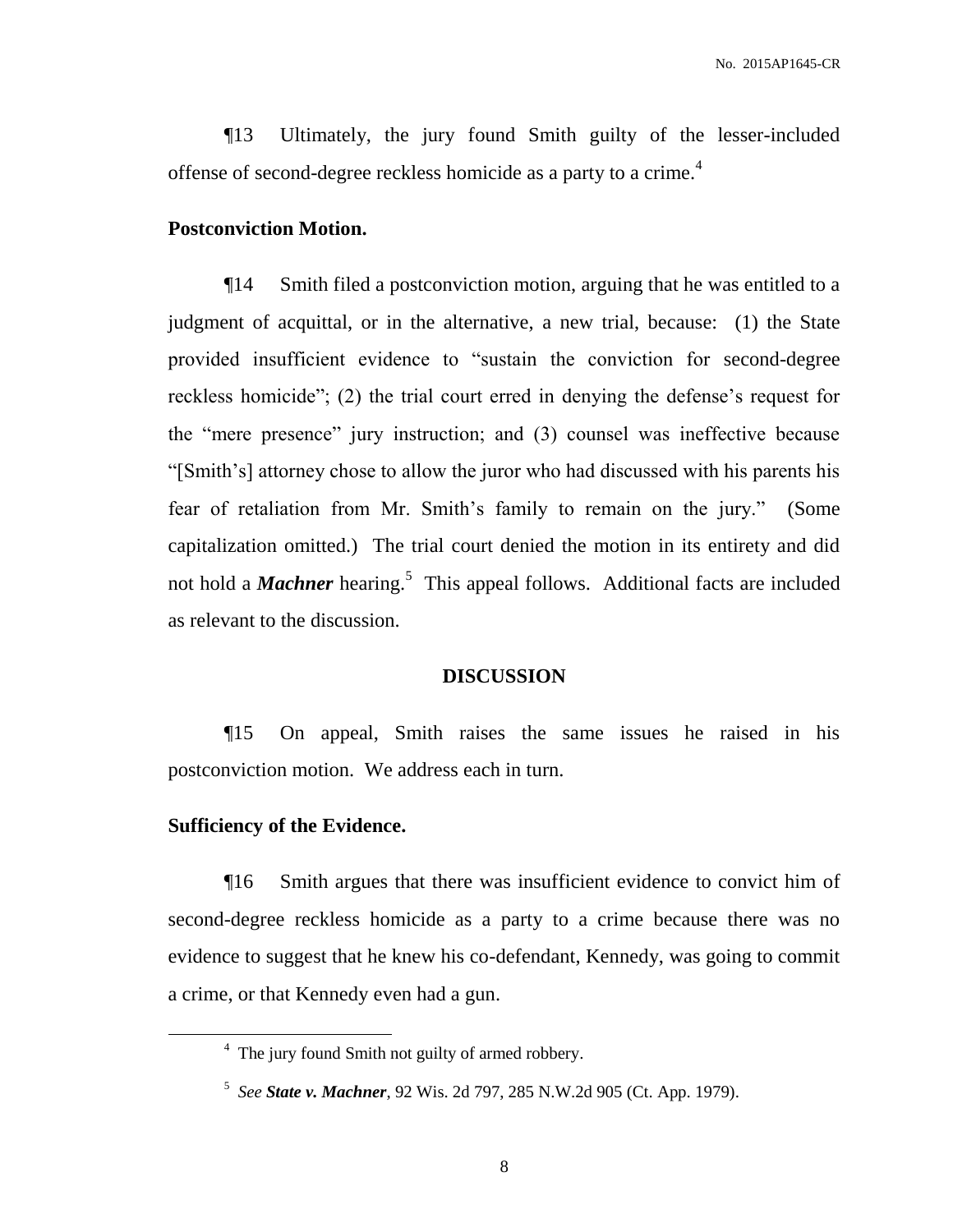¶17 When reviewing the sufficiency of the evidence, we will reverse a conviction only if "the evidence, viewed most favorably to the [S]tate and the conviction, is so insufficient in probative value and force that it can be said as a matter of law that no trier of fact, acting reasonably, could have found guilt beyond a reasonable doubt." *State v. Poellinger*, 153 Wis. 2d 493, 501, 451 N.W.2d 752 (1990). If more than one inference can be drawn, the inference which supports the jury's verdict must be followed unless the evidence was incredible as a matter of law. *State v. Alles*, 106 Wis. 2d 368, 376-77, 316 N.W.2d 378 (1982). "[I]f any possibility exists that the jury *could* have drawn the appropriate inferences from the evidence adduced at trial to find the requisite guilt, we will not overturn the verdict even if we believe that a jury *should* not have found guilt based on the evidence before it." *Id.* at 377 (emphasis added).

¶18 To prove that Smith was guilty of second-degree reckless homicide as a party to a crime, the State needed to show that Smith either directly committed the crime of second-degree reckless homicide or that Smith aided and abetted in the commission of the crime. *See State v. Howell*, 2007 WI 75, ¶14, 301 Wis. 2d 350, 734 N.W.2d 48. The elements of second-degree reckless homicide are: (1) the defendant caused the death of the victim; and (2) the defendant caused the victim's death by criminally reckless conduct. *See* WIS JI— CRIMINAL 1022 (The difference between first and second-degree reckless homicide under WIS. STAT. § 940.06 is that the first-degree offense requires proof of one additional element: that the circumstances of the defendant's conduct showed utter disregard for human life.). "Criminal recklessness" is defined as action that "creates an unreasonable and substantial risk of death or great bodily harm to ... another and the actor is aware of that risk." *See* WIS. STAT. § 939.24. The actor's awareness is the actor's subjective awareness at the time of the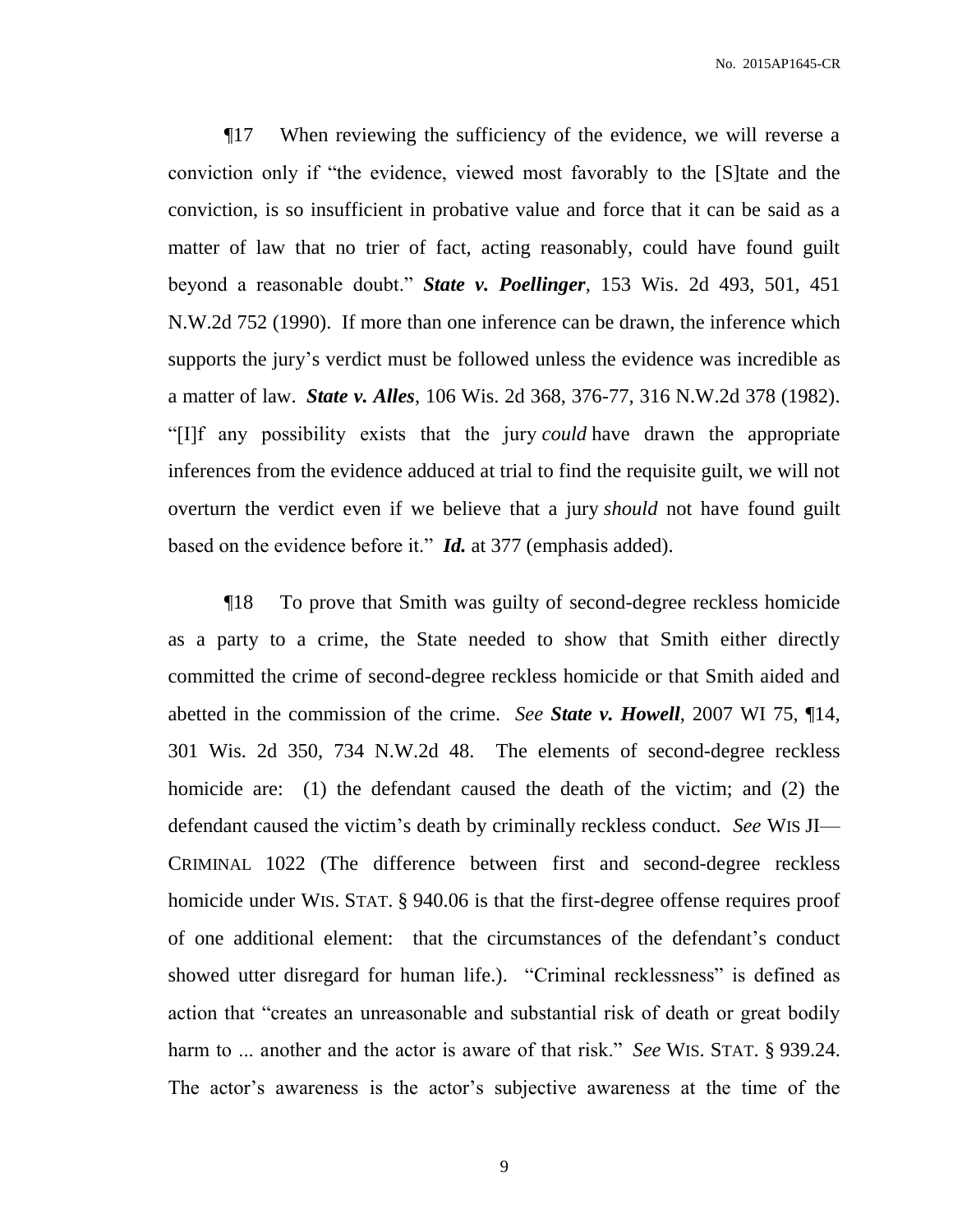conduct—not the actor's subjective awareness either before or after the conduct. *See State v. Neumann*, 2013 WI 58, ¶138, 348 Wis. 2d 455, 832 N.W.2d 560 ("The statute and the jury instructions require only that the actor be subjectively aware that his or her conduct *created* the unreasonable and substantial risk of death or great bodily harm.").

¶19 Thus, contrary to Smith's assertions, neither theory of party to a crime liability under the statute requires a defendant's advance knowledge of the unreasonable and substantial risk the conduct created.

¶20 Under the direct actor theory, there was sufficient evidence for the jury to conclude that Smith and/or Kennedy: (1) caused Alexander's death (2) by criminally reckless conduct. The evidence presented at trial establishes that Alexander was shot at close range during the one-minute time period when Smith and Kennedy were in Alexander's apartment building. It is undisputed that Alexander ultimately died as a result of that wound. Smith and Kennedy were present at the victim's apartment complex minutes before the shooting. Surveillance video showed two men, identified by witnesses as Smith and Kennedy, entering the building at 10:23 p.m. The men were let into the building by Alexander, who is also seen on the surveillance video at 10:23 p.m. One minute later, the video showed Smith and Kennedy leaving the building— Kennedy had a gun in his hand. The video captured the men leaving in an SUV, which, according to witness testimony, Smith had access to. A cell phone found at the scene of the shooting was identified as Smith's phone. The jury could draw only two conclusions from this evidence: either Smith shot Alexander, or Smith was present when Kennedy shot Alexander. Either way, the evidence is clear that the conduct created an unreasonable and substantial risk to Alexander and the jury could conclude that Smith was aware of the risk.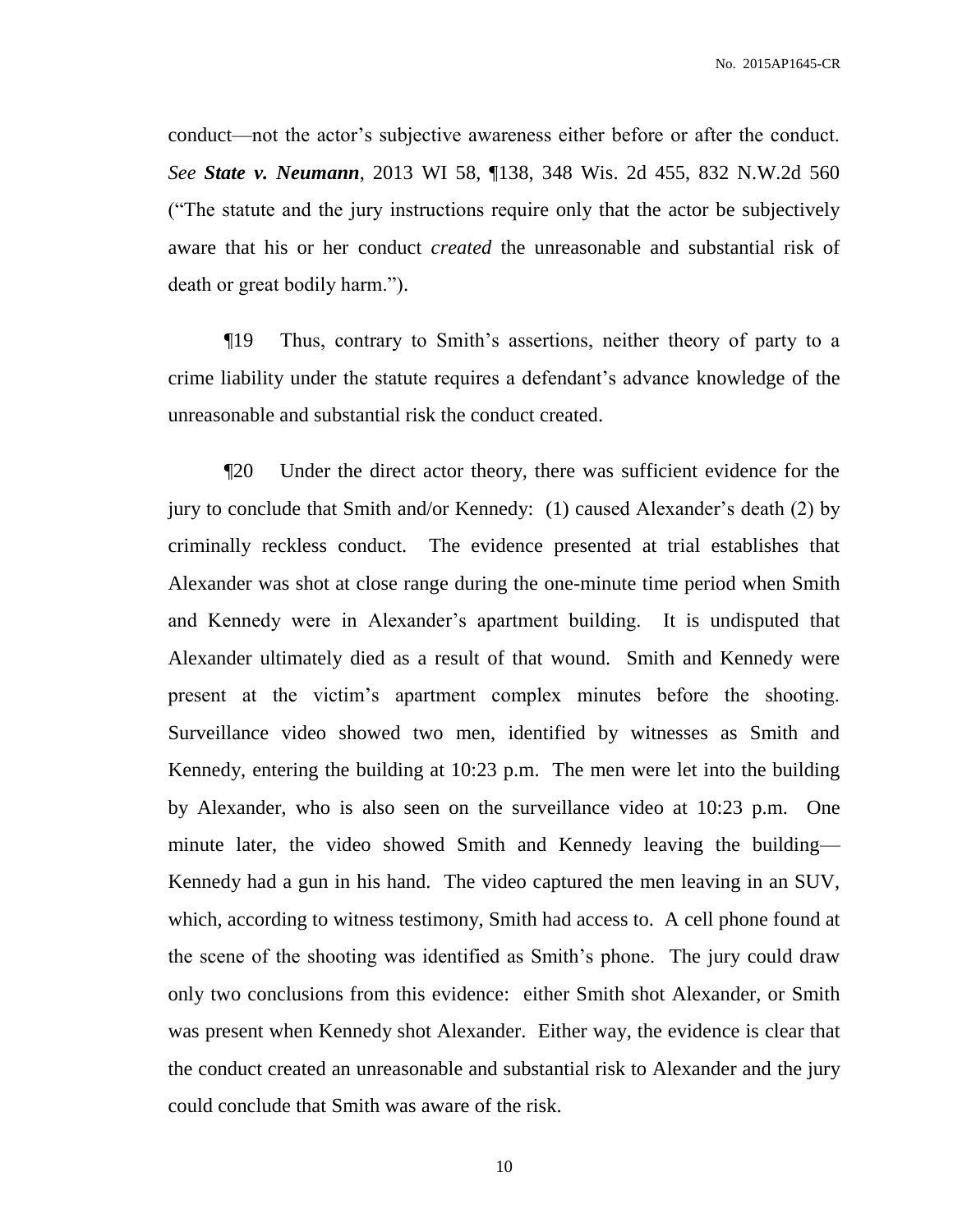¶21 Under an aiding and abetting theory, a person may be convicted as a party to a crime, even if he did not directly commit the crime, if he intentionally aids and abets its commission. *See State v. Sharlow*, 110 Wis. 2d 226, 238, 327 N.W.2d 692 (1983). A person intentionally aids and abets the commission of a crime when he knowingly either assists the person who commits the crime or is ready and willing to assist and the person who commits the crime knows of that willingness. *See* WIS JI—CRIMINAL 400. "Intent for purposes of establishing liability as an aider and abettor is evidenced by knowledge or belief that a person is committing or intends to commit a criminal act." *State v. Ivy*, 119 Wis. 2d 591, 606, 350 N.W.2d 622 (1984).

¶22 A jury is allowed to make reasonable inferences. *See Poellinger*, 153 Wis. 2d at 506. Here, Smith does not dispute that Kennedy committed a crime. Rather, Smith asserts that the State failed to prove that he had the requisite intent to aid or abet Kennedy's commission of *that* crime. The jury was entitled to infer from Smith's conduct that he intended to assist Kennedy in the commission of *a* crime and also that Smith participated in the commission of the crime himself because the jury could reasonably infer that Smith arranged for the getaway car (owned by his girlfriend) and a driver (his girlfriend's cousin). Smith had access to an SUV. L.M. testified that: she and Smith were at her cousin's home on the day of the shooting; she went to dinner but left her car and its keys at her cousin's house; when she returned at 9:30 p.m., her car, Smith, and her cousin were gone; and when she awoke in the middle of the night, her car and Smith had returned. Surveillance video shows: an SUV pulling up in the alleyway behind the apartment complex; Smith and Kennedy getting out of the SUV and entering the apartment complex; the SUV's headlights and brake lights turning off; Smith and Kennedy emerging from the apartment complex about one minute after they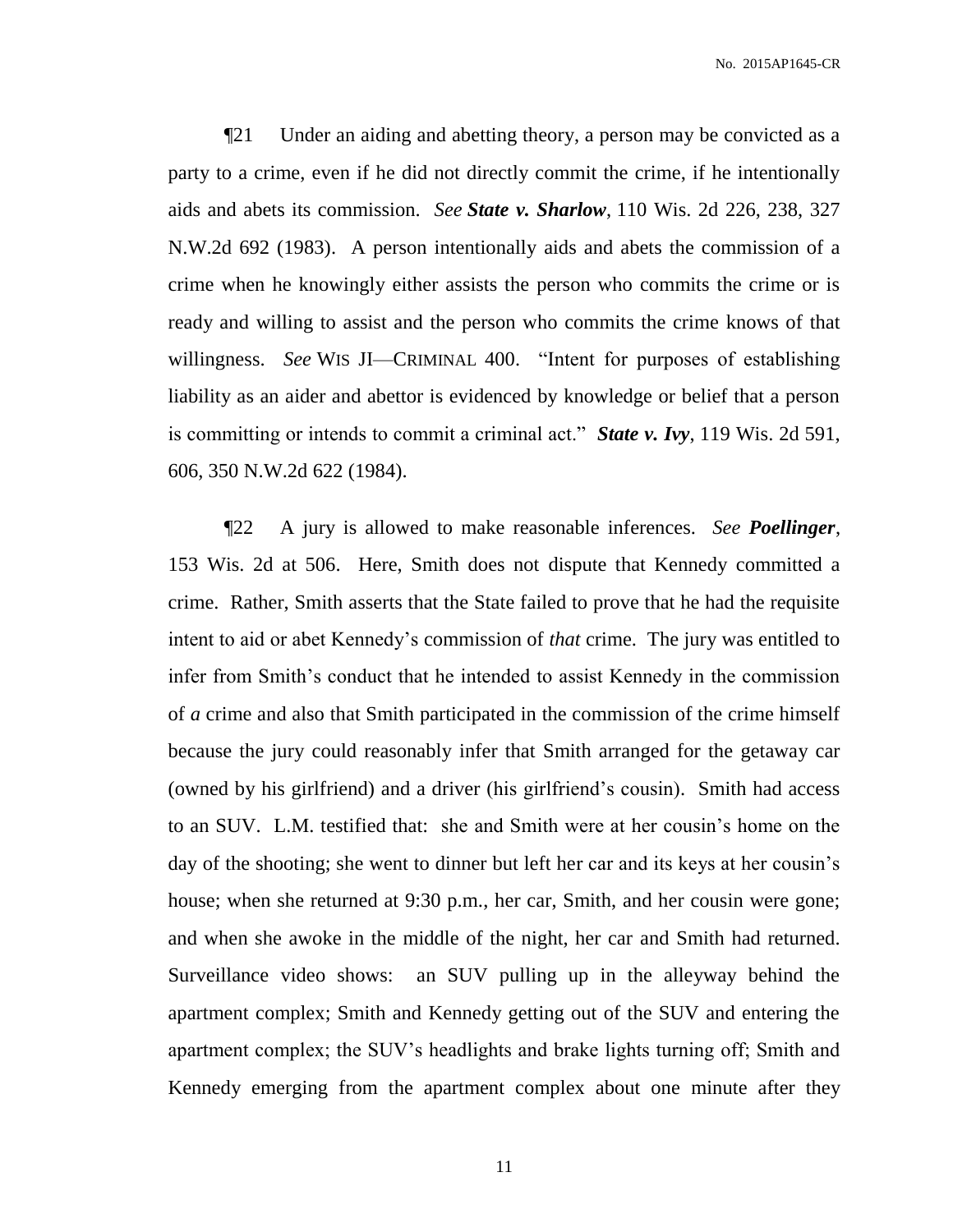entered, with Kennedy holding a gun; the SUV's headlights and brake lights coming back on before Smith and Kennedy reached the vehicle; and neither Smith nor Kennedy entering the driver's seat, but the SUV driving away.

¶23 While there may be room for other interpretations of the evidence, it is the jury's function, not ours, to resolve conflicts in testimony, draw inferences, and determine whether the evidence presented satisfies it beyond a reasonable doubt that the charged crime was committed. *See State v. Wilson*, 149 Wis. 2d 878, 894, 440 N.W.2d 534 (1989). There is a reasonable hypothesis from the evidence presented that supports the guilty verdict.

# **"Mere Presence" Jury Instruction.**

¶24 Smith argues that the trial court erroneously rejected defense counsel's request for the Seventh Circuit's "mere presence" jury instruction. The instruction states:

#### 5.11 MERE PRESENCE / ASSOCIATION / ACTIVITY

(a) A defendant's presence at the scene of a crime and knowledge that a crime is being committed is not alone sufficient to establish the defendant's guilt. [A defendant's association with conspirators [or persons involved in a criminal enterprise] is not by itself sufficient to prove his/her participation or membership in a conspiracy [criminal enterprise].]

(b) If a defendant performed acts that advanced a criminal activity but had no knowledge that a crime was being committed or was about to be committed, those acts alone are not sufficient to establish the defendant's guilt.

Smith contends that because "there was no direct evidence that Mr. Smith had any knowledge that Mr. Kennedy would engage in any criminal action against [Alexander][,] … it was essential for the jury to fully understand what exactly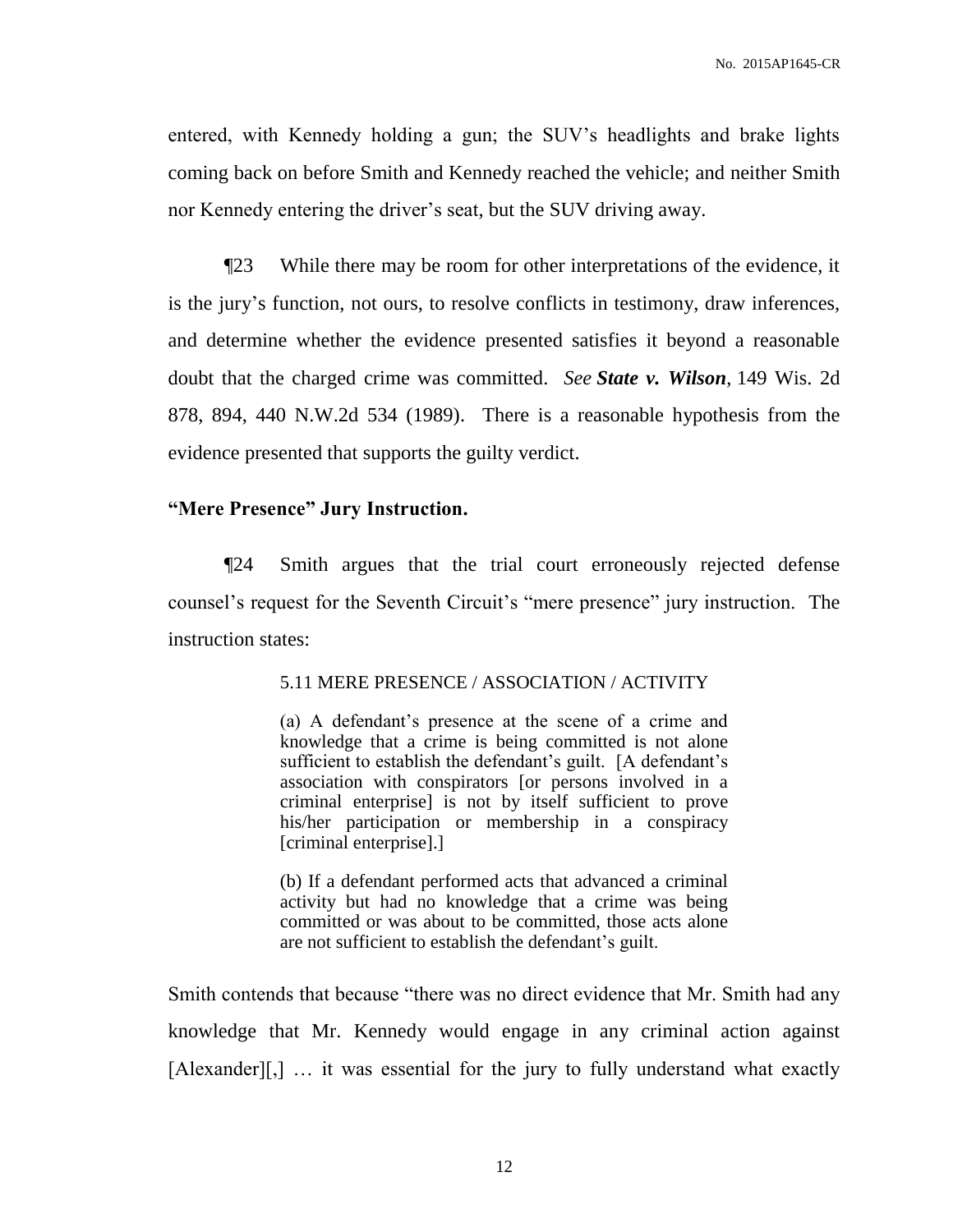would and would not be sufficient for the State to meet its burden to prove that Mr. Smith acted as a party to a crime."

¶25 A defendant is entitled to a theory of defense instruction if it is timely requested and supported by credible evidence. *State v. Bernal*, 111 Wis. 2d 280, 282, 330 N.W.2d 219 (Ct. App. 1983). On review, we consider the jury charge in its entirety to determine whether the jury was fully and fairly instructed. *McMahon v. Brown*, 125 Wis. 2d 351, 354, 371 N.W.2d 414 (Ct. App. 1985). "[I]f the instructions of the court adequately cover the law applicable to the facts, this court will not find error in the refusal of special instructions, even though the refused instructions themselves would not be erroneous." *State v. Roubik*, 137 Wis. 2d 301, 308-09, 404 N.W.2d 105 (Ct. App. 1987) (footnote omitted).

¶26 The trial court denied defense counsel's request for the mere presence instruction, instead instructing the jury in accordance with WIS JI— CRIMINAL 400, stating: "a person does not aid and abet if he is only a bystander or spectator and does nothing to assist in the commission of a crime." The court reasoned that no evidence in the record supported "the proposition that Mr. Smith had no knowledge that the crime was being committed or about to be committed."

¶27 We addressed a similar issue in *State v. Skaff*, 152 Wis. 2d 48, 447 N.W.2d 84 (Ct. App. 1989). In that case, the defendant was charged with possession of cocaine with intent to deliver as a party to a crime. *Id.* at 50. The defendant requested the mere presence instruction; however, the trial court instead instructed the jury in accordance with WIS JI—CRIMINAL 400. On appeal, we concluded that there was no fundamental difference between the instructions so there was no cause to overturn the verdict: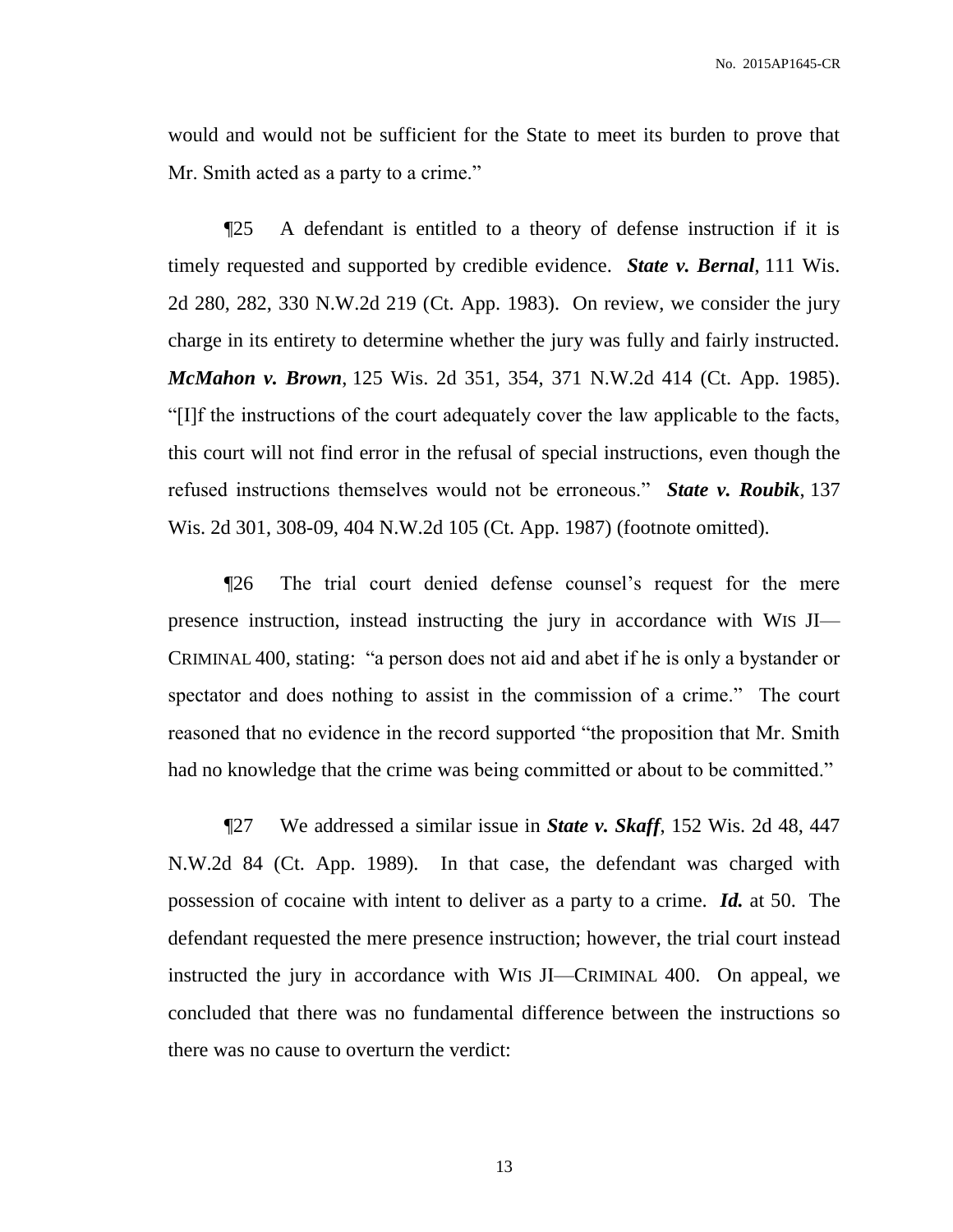We are hard pressed to find any essential difference between Skaff's requested charge and that submitted by the court. Both advised the jury that a bystander, or a person merely present at a crime scene who has no unlawful intent and takes no action to assist commission of the crime, is not an aider or abettor. Skaff's proposed charge that his knowledge of the presence of cocaine is not sufficient to support a conviction paraphrases the court's charge respecting a spectator's nonassistance or nonencouragement of the crime. The court's charge clearly instructs the jury that a spectator, though aware of the happening, cannot be guilty unless he has an unlawful intent and takes some action to further the crime.

*Skaff*, 152 Wis. 2d at 60. In short, the jury *was* instructed that a defendant's role as a bystander is insufficient for a guilty verdict.

¶28 Moreover, contrary to Smith's assertion, the evidence presented at trial was not consistent with a "mere-presence" instruction. The evidence not only showed that Smith was present during the shooting, but showed, as stated, that: (1) he had access to a getaway SUV; (2) he had access to a third-party driver; and (3) he fled from the scene within minutes of entering the apartment complex. The most logical inference from this evidence is the one the jury reached. There is no evidence suggesting Smith was merely a passive bystander. We conclude, therefore, that the trial court did not err in refusing to issue the "mere presence" jury instruction.

# **Ineffective Assistance of Counsel.**

¶29 Finally, Smith contends that his counsel was ineffective for "cho[osing] to allow a juror—who feared retaliation from persons he believed to be Mr. Smith's family—to remain on the jury." (Some capitalization omitted.)

¶30 In order to show ineffective assistance of counsel, the "defendant must show that counsel's performance was deficient" and "that the deficient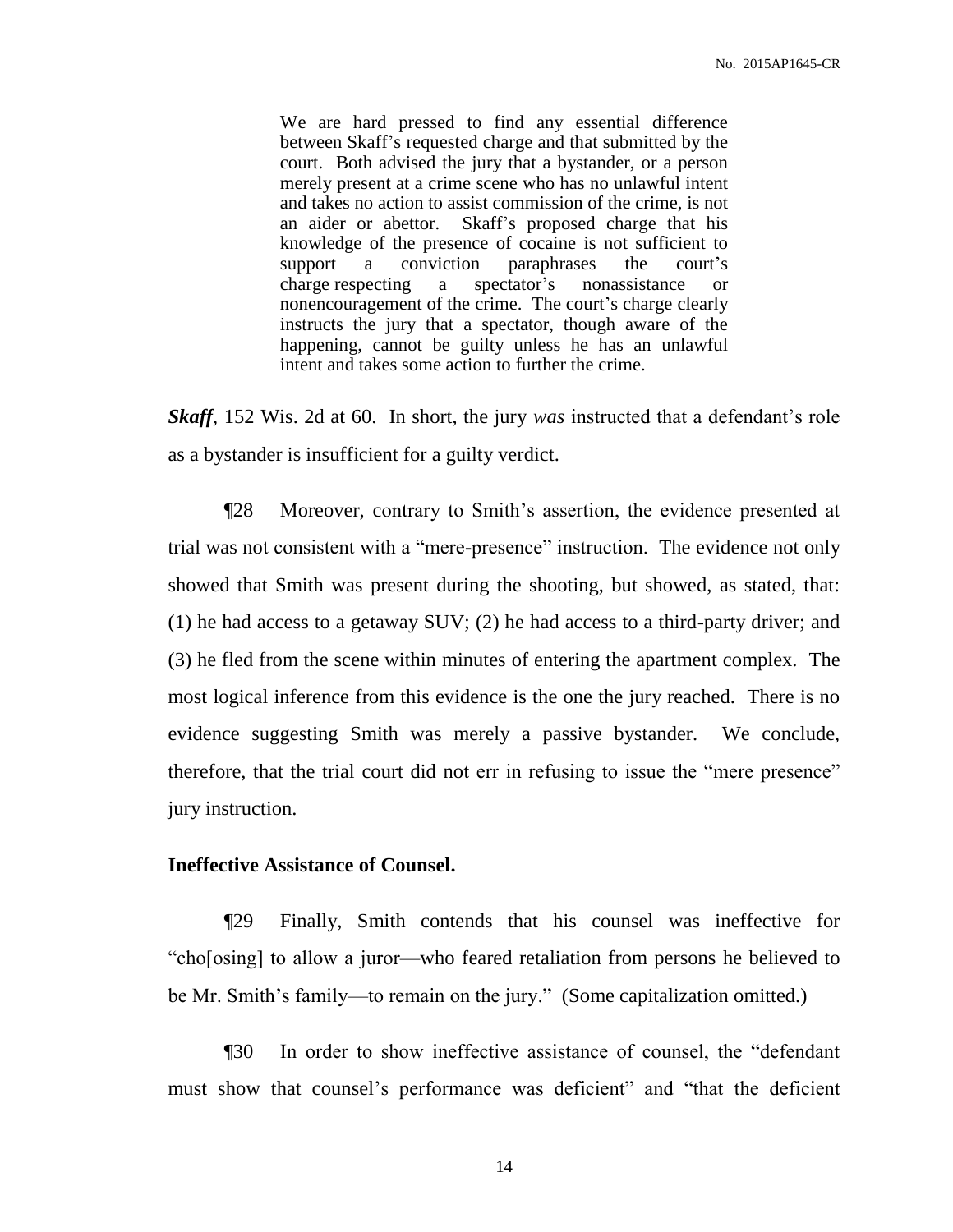performance prejudiced the defense." *Strickland v. Washington*, 466 U.S. 668, 687 (1984); *State v. Pitsch*, 124 Wis. 2d 628, 633, 369 N.W.2d 711 (1985). "Unless a defendant makes both showings, it cannot be said that the conviction ... resulted from a breakdown in the adversary process that renders the result unreliable." *Strickland*, 466 U.S. at 687. We do not have to address both prongs of the *Strickland* test if a defendant makes an insufficient showing on one of the two prongs. *Id.* at 697.

¶31 "[B]oth the performance and prejudice components of the ineffectiveness inquiry are mixed questions of law and fact." *Strickland*, 466 U.S. at 698; *Pitsch*, 124 Wis. 2d at 633-34. "The trial court's findings of fact will not be disturbed unless clearly erroneous." *State v. Moats*, 156 Wis. 2d 74, 101, 457 N.W.2d 299 (1990). The questions of whether counsel's performance was deficient and prejudicial are questions of law which we independently determine. *Id.*

¶32 The heart of Smith's argument is that counsel was ineffective for failing to remove a "fearful juror" who "was comfortable disregarding the court's order" not to discuss the trial. Smith's argument fails to explain how he was prejudiced by this "failure." In the presence of the parties, the juror told the trial court that he did not actually discuss the case with anyone, but rather just shared his concerns about the defendant's family with his parents. The court explained that the defendant's family was not present during trial and that the juror's identities are kept confidential. The juror indicated that he could remain fair and impartial. Following the colloquy, the trial court found that the juror was "sincere" in declaring his ability to remain impartial. We see nothing in the record to suggest that the juror was biased or that the seating of this particular juror affected the outcome of Smith's trial. Smith's assertions are purely speculative.